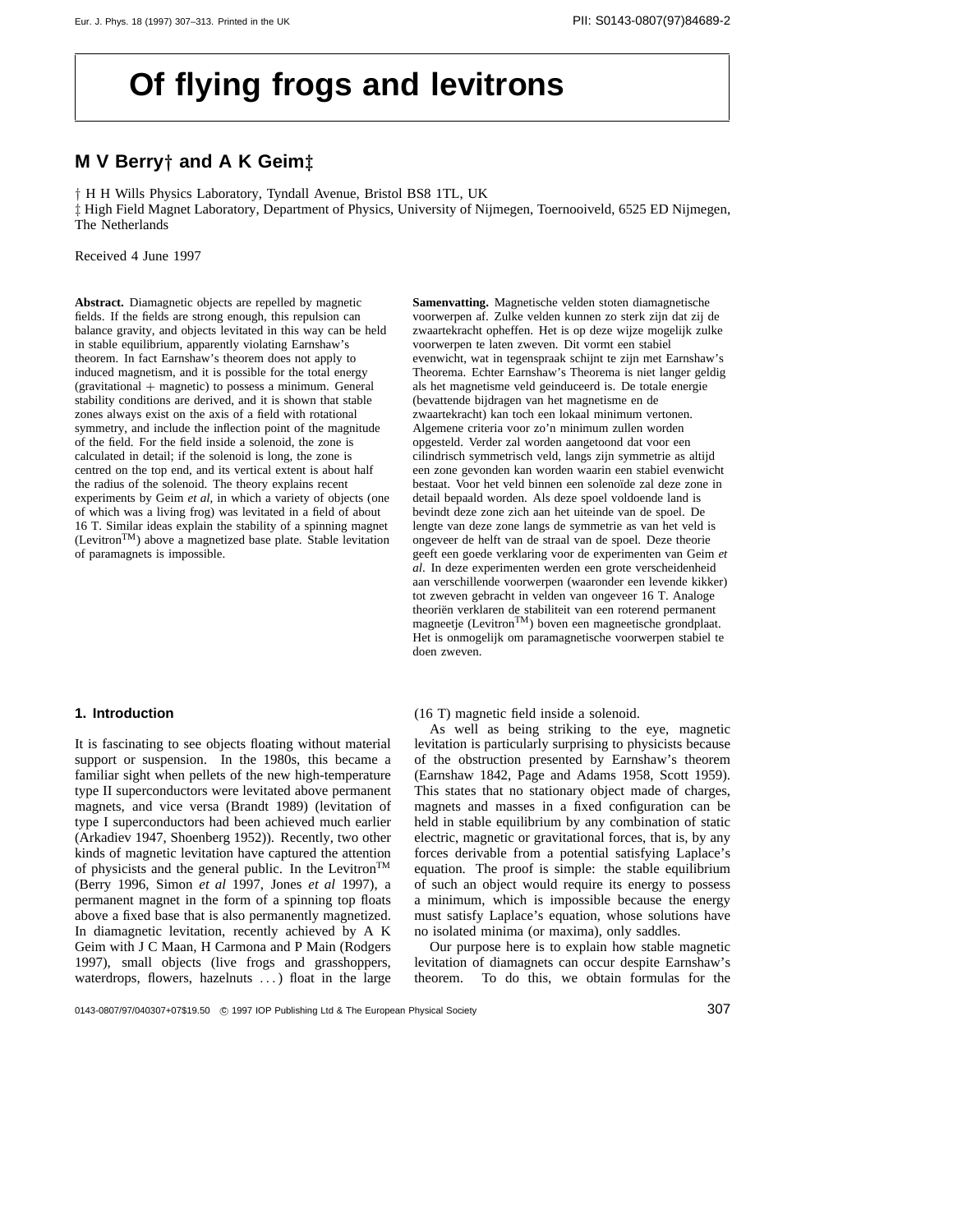energy and equilibrium of a diamagnet in magnetic and gravitational fields (section 2), and then derive the general conditions for the stability of the equilibrium (section 3). Stability is restricted to certain small zones, which we calculate in detail (section 4) for the field inside a solenoid. Finally, we describe (section 5) the diamagnetic levitation experiments carried out by Geim *et al*.

The explanation of the stability of the diamagnets is mathematically related to that of the Levitron<sup>TM</sup>, but since the Levitron<sup>TM</sup> has already been treated in several papers we will restrict ourselves here to mentioning the similarities and differences between the two cases. We do not consider the levitation of hightemperature superconductors; this is stabilized by a different mechanism, involving dissipation (dry friction) caused by flux lines jumping between defects that pin them (Brandt 1990, Davis *et al* 1988). Nor do we discuss traps for microscopic particles, some of which are similar to the Levitron<sup>TM</sup> (Berry 1996) and some of which evade Earnshaw's theorem through timedependent fields (Paul 1990).

## **2. Energy and equilibrium**

Let the magnetic field inside a vertical solenoid at position  $r = \{x, y, z\}$  be  $B(r)$  (figure 1), with strength  $B(r) = |B(r)|$ , and let the gravitational field have acceleration *g*. The object that will be levitated in these fields has mass *M*, volume *V* (and density  $\rho =$ *M/V*), and magnetic susceptibility  $χ$ . For diamagnetic materials,  $\chi$  < 0 (the special case  $\chi$  = −1 corresponds to superconductors, i.e. perfect diamagnets), so we write  $\chi = -|\chi|$ . For paramagnets  $\chi > 0$ , but as we will show in section 3 levitation is impossible for these materials. We will be interested in substances for which  $|\chi| \ll 1$ . Then, to a close approximation, the induced magnetic moment  $m(r)$  is

$$
m(r) = -\frac{|\chi| V B(r)}{\mu_0}.\tag{1}
$$

(In a more accurate treatment (Landau *et al* 1984), incorporating the distortion of the ambient field by the object, there is a shape-dependent correction to (1); for a sphere, the r.h.s. is divided by  $(1 - | \chi | / 3)$ . In general, the relation between  $B$  and  $M$  is tensorial.)

By integrating the work  $-dm \cdot B$  as the field is increased from zero to  $B(r)$ , we can obtain the total magnetic energy of the object and, adding this to the gravitational energy, the total energy:

$$
E(r) = mgz + \frac{|\chi|V}{2\mu_0}B^2(r).
$$
 (2)

For the object to be floating in equilibrium, the total force  $F(r)$  must vanish. Thus

$$
F(r) = -\nabla E(r) = -mg e_z - \frac{|\chi|V}{\mu_0} B(r) \nabla B(r) = 0
$$
\n(3)



**Figure 1.** Geometry and notation for field in a solenoid.

where  $e_z$  is the upwards unit vector. All the fields we are interested in will have rotation symmetry about *e<sup>z</sup>* (continuous for a solenoid, discrete for the LevitronTM whose base is square). So, considering equilibria on the axis and denoting the field strength by  $B(z)$ , the equilibrium condition becomes

$$
B(z)B'(z) = -\frac{\mu_0 \rho g}{|\chi|}.
$$
 (4)

Note that this involves only the density of the levitated object, not its mass.

For the Levitron<sup>TM</sup>, the spinning-top is magnetized with magnetic moment *m* directed along the symmetry axis of the top. The purpose of the spin is to keep *m* gyroscopically oriented in the direction for which the force  $\nabla m \cdot B(r)$  from the base is upwards, that is, with *m* antiparallel to the effective dipole representing the base, since unlike dipoles repel (unlike unlike poles). Thus magnetic repulsion can balance gravity. (Without spin, the magnet orients itself parallel to the dipole representing the base, and is therefore attracted to the base, and falls.) The magnetic torque causes *m* to precess about the local direction of  $B(r)$ . If this precession is fast enough (in comparison with the rate at which the direction of  $B(r)$  changes as the top bobs and weaves during its oscillations about equilibrium), a dynamical adiabatic theorem (Berry 1996) ensures that the angle between  $m$  and  $B(r)$  is preserved. For the Levitron<sup>TM</sup>,  $m$  is approximately antiparallel to  $B(r)$ , so this angle is close to 180◦, and the energy is

$$
E(r) = mgz - m \cdot B(r) \approx mgz + |m|B(r). \tag{5}
$$

Comparing (2) and (5), we see that the energy, and therefore the equilibrium, of both a diamagnetically levitated object and the Levitron<sup>TM</sup>, depends on the magnitude  $B(r)$  of the field; at the end of section 3 we will see that this dependence is crucial to stability in both cases.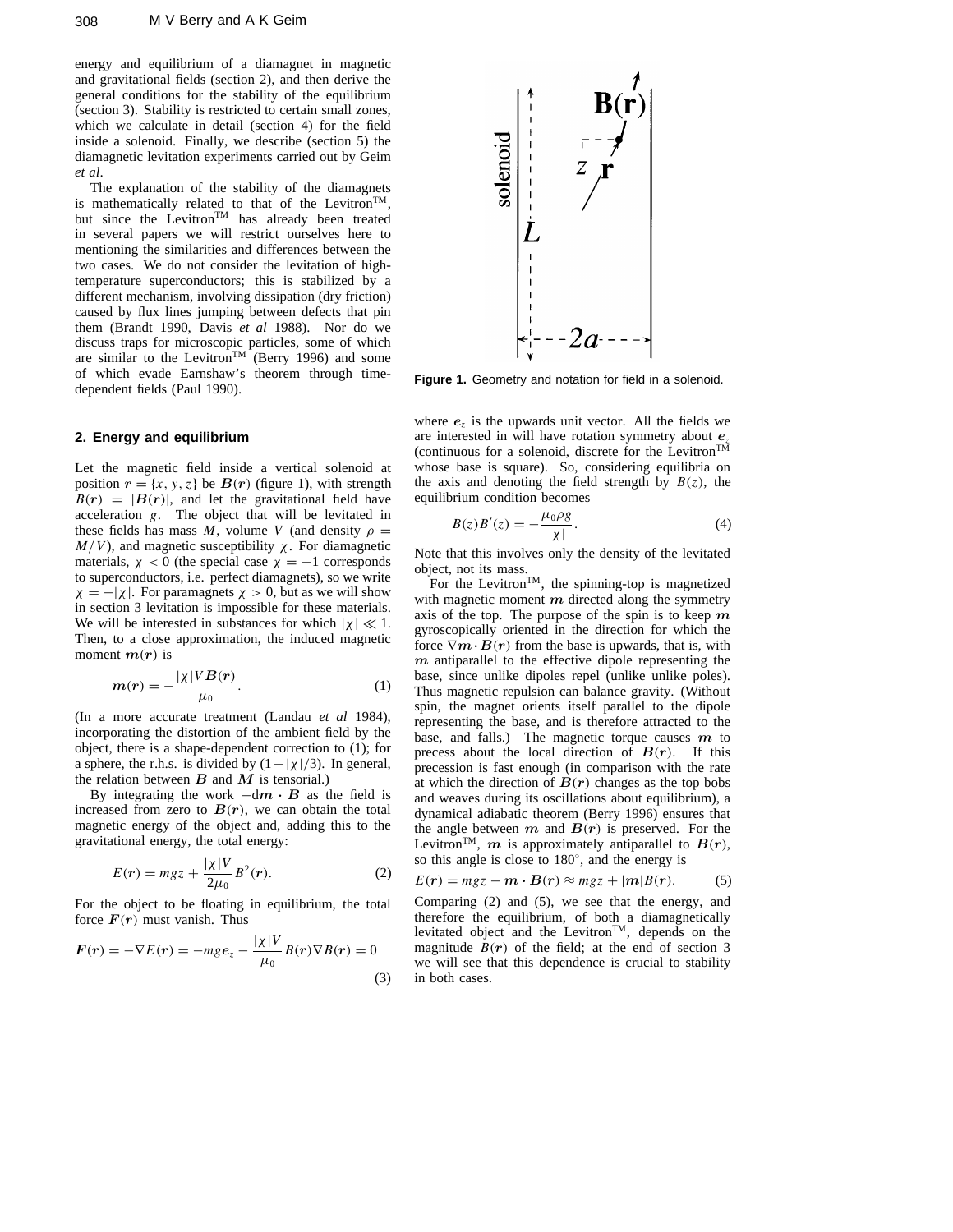#### **3. Stability**

For levitation, the equilibrium must be stable, so that the energy must be a minimum, that is, the force  $F(r)$  must be restoring. We begin by showing that this excludes the levitation of paramagnetic objects. A necessary condition for stability is

$$
\oint\oint F(r) \cdot dS < 0 \tag{6}
$$

where the integral is over any small closed surface surrounding the equilibrium point. From the divergence theorem, this implies  $\nabla \cdot \mathbf{F}(\mathbf{r}) < 0$ , and hence, from (2) written for paramagnets, that is with  $|\chi|$  replaced by  $-\chi$ , that

 $\nabla^2 B^2(r) < 0.$ (7)

But

$$
\nabla^2 B^2(r) = \nabla^2 (B_x^2 + B_y^2 + B_z^2)
$$
  
=  $2 [|\nabla B_x|^2 + |\nabla B_y|^2 + |\nabla B_z|^2$   
 $+ B_x \nabla^2 B_x + B_y \nabla^2 B_y + B_z \nabla^2 B_z]$   
=  $2 [|\nabla B_x|^2 + |\nabla B_y|^2 + |\nabla B_z|^2] \ge 0$  (8)

where the last equality follows from the fact that the components of  $\vec{B}$  satisfy Laplace's equation (because there are no magnetic monopoles, so that  $\nabla \cdot \mathbf{B} = 0$ , and no currents within the solenoid, so that  $\nabla \times \mathbf{B} =$ 0). Therefore the necessary condition (6) for stability is violated, and stable levitation of paramagnets is impossible. That is why the equations in section 2 were written in the form appropriate for diamagnets.

Equation (8) is the essential step in the proof that the magnitude  $B(r)$  of a magnetic field in free space can possess a minimum but not a maximum. This theorem is 'well known to those who know well' (and particularly by physicists who construct traps for microscopic particles) but we do not know who first proved it. It applies to any field that is divergenceless and irrotational. To a good approximation, it applies to velocity fields in the ocean, with the surprising consequence that there is no point within the Pacific Ocean where the water is flowing faster than at all neighbouring points; therefore places where the current has maximum speed lie on the surface.

The sufficient conditions for stability (as opposed to (6), which is merely necessary) are that the energy must increase in all directions from an equilibrium point satisfying (3), that is

$$
\partial_x^2 E(r) > 0 \qquad \partial_y^2 E(r) > 0 \qquad \partial_z^2 E(r) > 0. \quad (9)
$$

For diamagnets, it now follows from (2) that

$$
\partial_z^2 B^2(r) > 0 \quad \text{(vertical stability)}
$$
\n
$$
\partial_x^2 B^2(r) > 0 \quad \partial_y^2 B^2(r) > 0 \quad \text{(horizontal stability)}.
$$
\n
$$
(10)
$$

Because of the rotational symmetry, the last two conditions are equivalent. Now we show that the conditions can be conveniently expressed in terms of the magnetic field on the axis,  $B(z)$ , and its derivatives  $B'(z)$  and  $B''(z)$ .

We begin by introducing the magnetic potential  $\Phi(r)$ , satisfying

$$
B(r) = \nabla \Phi(r) \tag{11}
$$

and its derivatives on the axis

$$
\phi_n(z) \equiv \partial_z^n \Phi(0, 0, z). \tag{12}
$$

From the fact that  $\Phi$  satisfies Laplace's equation, and rotational symmetry, there follows

$$
\partial_x^2 \Phi(0,0,z) = \partial_y^2 \Phi(0,0,z) = -\frac{1}{2}\phi_2(z). \tag{13}
$$

Therefore the potential close to the axis can be written  $\Phi(r) = \phi_0(z) + \frac{1}{2} \left( x^2 \partial_x^2 \Phi(0, 0, z) \right)$ 

$$
+y^{2} \partial_{y}^{2} \Phi(0, 0, z) + ...
$$
  
=  $\phi_{0}(z) - \frac{1}{4} (x^{2} + y^{2}) \phi_{2}(z) + ...$  (14)

From (11), the field strength can now be written

$$
B^{2}(r) = \phi_{1}^{2}(z) + \frac{1}{4}(x^{2} + y^{2})
$$

$$
\times (\phi_2^2(z) - 2\phi_1(z)\phi_3(z)) + \dots \tag{15}
$$

The stability conditions (10) can now be expressed in terms of  $\phi_n(z)$ , and thence in terms of the field on the axis:

$$
D_1(z) \equiv B'(z)^2 + B(z)B''(z) > 0
$$
  
(vertical stability)  

$$
D_2(z) \equiv B'(z)^2 - 2B(z)B''(z) > 0
$$
 (16)

#### *(*horizontal stability*).*

For the Levitron<sup>TM</sup>, where the magnetic energy  $(5)$ depends on  $B(r)$  rather than  $B^2(r)$ , a similar analysis leads to the same horizontal stability condition, and the simpler vertical stability condition  $B''(r) > 0$ .

Mathematically, the reason why diamagnets and the Levitron<sup>TM</sup> can be levitated in spite of Earnshaw's theorem is that the energy depends on the field strength  $B(r)$ , which unlike any of its components does not satisfy Laplace's equation and so can possess a minimum. Physically, the diamagnet violates the conditions of the theorem because its magnetization *m* is not fixed but depends on the field it is in, via (1). Microscopically, this is because diamagnetism originates in the orbital motion of electrons and so is dynamical. In the Levitron<sup>TM</sup>, the magnitude of  $m$ is fixed but its direction is slaved to the direction of  $B(r)$  by an adiabatic mechanism that is also dynamical (at the macroscopic level) because it relies on the fast precession of the top.

The (non-dissipative) stability of permanent magnets levitated above a (concave upwards) bowl-shaped base of type I superconductor (e.g. lead) (Arkadiev 1947) is similar to that of the diamagnets we have been considering. The superconductor is a perfect diamagnet  $(\chi = -1)$ , and so the permanent magnet above it is repelled by the field of the image it induces (Saslow 1991). If the magnet moves sideways, the image gets closer, so that the energy increases.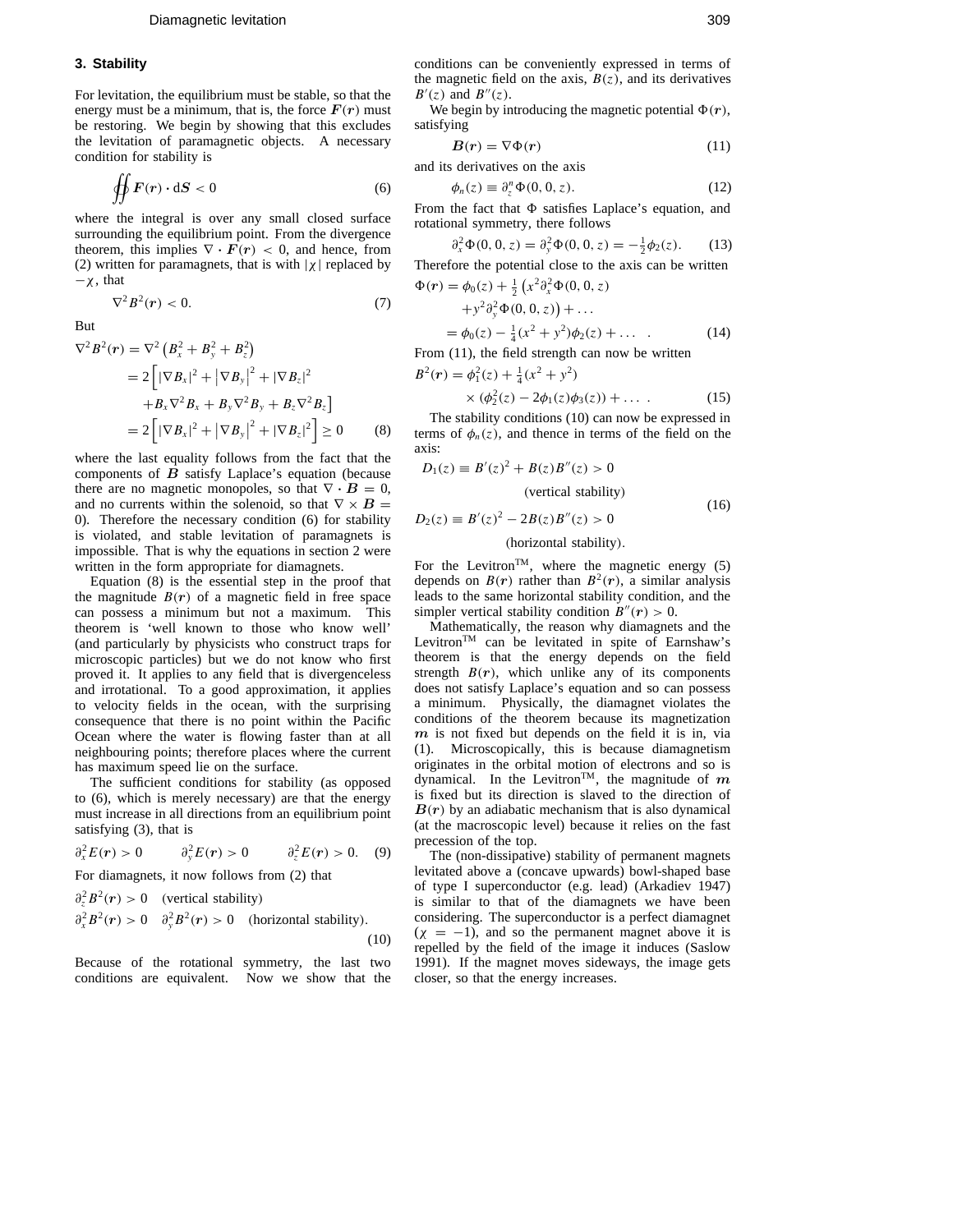#### **4. Stable zones**

On the axis of a solenoid, or above the base of a Levitron<sup>TM</sup>, the field  $B(z)$  decreases monotonically as *z* increases from 0 to  $\infty$ , and there is an inflection point at some height  $z_i$ , that is  $B''(z_i) = 0$ . At  $z_i$ , both discriminants  $D_1$  and  $D_2$  in (16) are obviously positive, so the equilibrium is stable at  $z_i$ . Simple geometrical arguments show that  $D_1$  has a zero at a point  $z_1 < z_i$ , and vertical stability requires  $z > z_1$ ; similarly,  $D_2$  has a zero at a point  $z_2 > z_i$ , and horizontal stability requires  $z < z<sub>2</sub>$ . This establishes the existence of a stable zone on the axis, namely  $z_1 < z < z_2$ , within which diamagnetic objects can be levitated.

It is necessary for the equilibrium position satisfying (4) to lie in the stable zone. This can be achieved by changing the current in the solenoid, which scales the magnetic field strength  $B(r)$  while preserving the geometry of the field lines and therefore the stable zone determined by (16).

In the Levitron<sup>TM</sup>, the stable zone is  $z_i < z < z_2$ , and, since the base is a permanent magnet whose field cannot easily be altered, the equilibrium height of the floating top can be brought into this interval by adding or removing small washers to change the weight *Mg*.

As a model to study in detail, we consider the field inside a long solenoid of length *L* and radius *a* (figure 1). Then, defining the scaled variables

$$
\xi \equiv x/a, \quad \eta \equiv y/a,\n\zeta \equiv z/L \quad \text{and} \quad \delta \equiv 2a/L
$$
\n(17)

and the field  $B_0$  at the centre of the solenoid  $z = 0$ , we have, introducing obvious notations,

$$
\frac{B(\zeta,\delta)}{B_0} \equiv \mathsf{B}(\zeta,\delta) = \frac{1}{2}\sqrt{1+\delta^2} \times \left(\frac{1-2\zeta}{\sqrt{(1-2\zeta)^2+\delta^2}} + \frac{1+2\zeta}{\sqrt{(1+2\zeta)^2+\delta^2}}\right).
$$
\n(18)

There are inflections close to the ends  $\zeta = \pm 1/2$  of the solenoid; levitation occurs near the top end, that is  $\zeta = +1/2$ , where the field gradient is negative as required by (4). Figure 2 illustrates this field, and the corresponding discriminants (16), for  $\delta = 0.1$ . The stable zone is  $\zeta_1 = 0.487083 < \zeta < \zeta_2 = 0.510223$ .

For thin solenoids ( $\delta \ll 1$ ), some simplification is possible, since then the second term in (18) can be approximated by unity near  $\zeta = 1/2$ . A short analysis shows that in this limit the inflection and stable zone are, when expressed in the original *z* coordinate,

$$
z_i = \frac{1}{2}L
$$
  
\n
$$
z_1 = \frac{1}{2}L - 0.258199a < z < z_2 = \frac{1}{2}L + 0.204124a
$$
  
\n
$$
(L \gg a). \tag{19}
$$

For fat solenoids  $(\delta \gg 1)$ , simplification is again possible, because then the field is that on the axis of a current loop, namely

$$
B(z) = \frac{B_0}{(1 + (z/a)^2)^{3/2}} \qquad (a \gg L). \tag{20}
$$



**Figure 2.** (a) Field on the axis inside a solenoid with  $\delta = 2a/L = 0.1$ ; (b) the discriminants  $D_1(\zeta)$  and  $D_2(\zeta)$ defined by (16), and the stable zone where both are positive.

From (16), the inflection and stable zone are

$$
z_i = \frac{1}{2}a
$$
  
\n
$$
z_1 = \frac{1}{\sqrt{7}}a = 0.378a < z < z_2 = \sqrt{\frac{2}{5}}a = 0.6325a
$$
  
\n
$$
(a \gg L). \tag{21}
$$

By Ampère's equivalence between distributions of magnetization and current loops, the field (20) is the same as that on the axis of a uniformly magnetized disc. Therefore, with the vertical stability condition  $B''(r) > 0$  (see the remark following equation (16)), (21) leads to the stable zone previously calculated (Berry 1996) for a Levitron<sup>TM</sup> with a circular disc base, namely  $a/2 < z < a\sqrt{(2/5)}$ . (If the base of the Levitron<sup>TM</sup> is a ring, rather than a disc, the stable region is much higher, namely  $1.6939a < z < 1.8253a$ , and this explains the operation of the recently developed 'superlevitron'.)

It is instructive to display spatial contour maps of the energy (2) as the field  $B_0$  at the centre of the solenoid is varied, showing the appearance and disappearance of the minimum as the equilibrium enters and leaves the stable zone. We employ the dimensionless field *β* and energy E defined by

$$
B_0^2 \equiv \beta^2 \frac{\rho g L \mu_0}{|\chi|} E(r) \equiv \frac{|\chi| V B_0^2}{2\mu_0} E(\xi, \eta, \zeta; \beta, \delta)
$$
(22)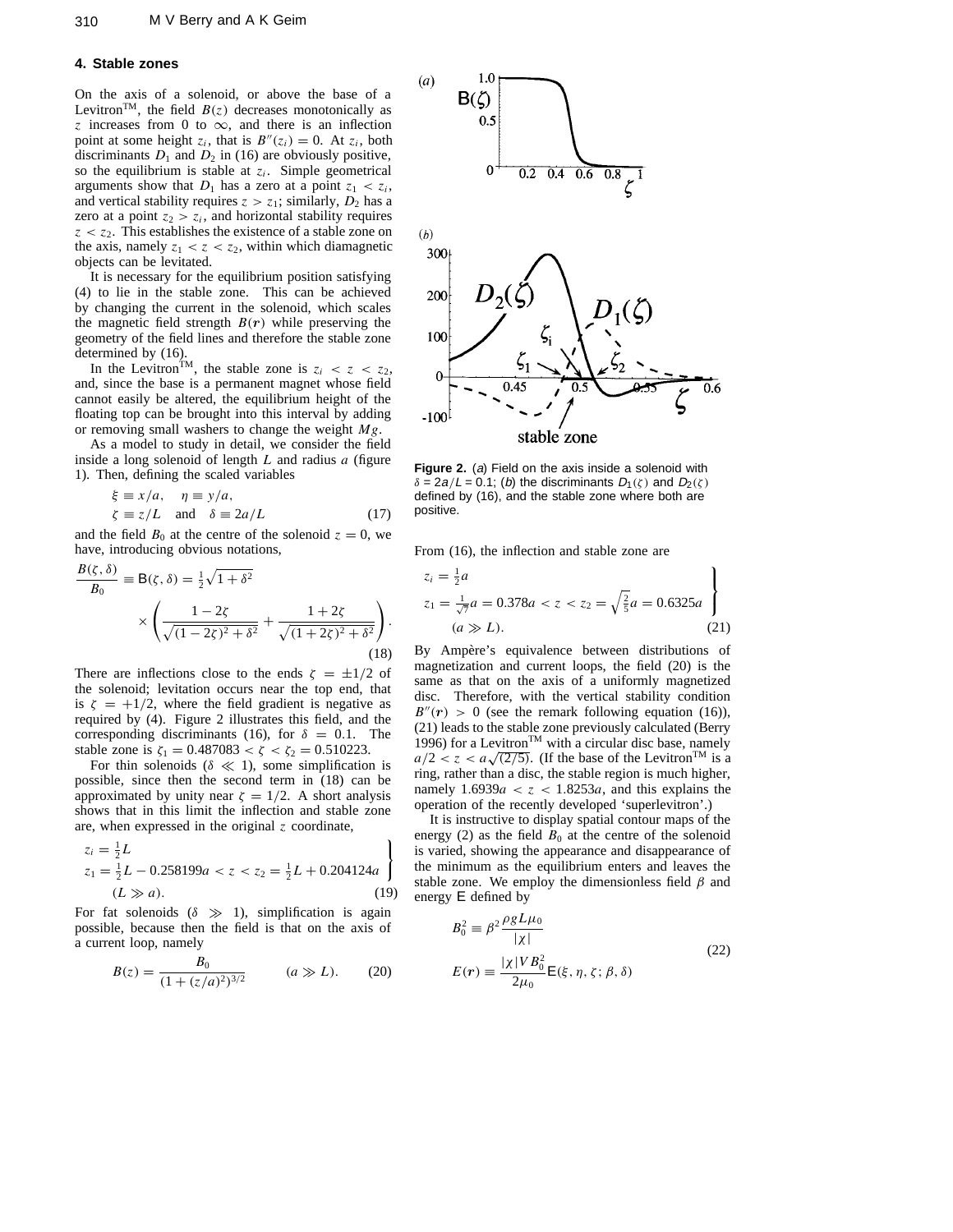#### Diamagnetic levitation 311

where, in terms of (15) and the field profile (18),

$$
\mathsf{E}(\xi, \eta, \zeta; \beta, \delta) \equiv \frac{2}{\beta^2} \zeta + \frac{1}{4} [\mathsf{B}(\zeta, \delta)^2 + \frac{1}{4} (\xi^2 + \eta^2) \times {\{\mathsf{B}'(\zeta, \delta)^2 - 2\mathsf{B}(\zeta, \delta)\mathsf{B}''(\zeta, \delta)\}}] \tag{23}
$$

(the primes denote *∂/∂ζ* ). From the equilibrium condition (4), the field  $\beta(z)$  for which the diamagnet floats at height *ζ* is

$$
\beta(z)^{2} = -\left[\mathbf{B}(\zeta,\delta)\mathbf{B}'(\zeta,\delta)\right]^{-1}.\tag{24}
$$

Figure 3 shows the E landscape as the field  $\beta$  is decreased through the stable range, for a solenoid with *δ* = 0.1. At the top of the range (figure 3(*b*)  $β = β<sub>2</sub>$  = 0*.*513563, corresponding to equilibrium at the upper limit  $z = z_2$  of the stable zone, and at the bottom of the range (figure 3(*d*))  $\beta = \beta_1 = 0.417998$ , corresponding to equilibrium at the lower limit  $z = z_1$  of the stable zone. At  $\beta_2$  the minimum is born (along with two offaxis saddles) from the splitting of an axial saddle; at  $\beta_1$ , the minimum dies as it annihilates with another axial saddle. We caution against quantitative reliance on the details of these landscapes near the wall of the solenoid (e.g. near  $\xi = 0.05$  in figure 3), because they are based on the quadratic approximation (23), which is strictly valid only close to the axis.

Stably levitated diamagnets can make small, approximately harmonic, oscillations near the energy minimum, and these are observed as the gentle bobbing and weaving of the objects. Larger oscillations will be anharmonic. The region they explore has the form of a conical pocket (figure  $3(c)$ ), in which motion is almost certainly nonintegrable and probably chaotic. We think this would repay further study, but here confine ourselves to estimating the greatest lateral extent of the region in which the oscillations occur. From figure 3, it is reasonable to define this as the distance  $\overline{R} = \sqrt{(x^2 + y^2)}$ from the axis to the off-axis saddles for the field that corresponds to equilibrium at  $z_i$ , namely  $\beta = 0.445301$ . It follows from (23) that these saddles lie at  $z = z_2$ , and use of (4) then leads to

$$
R^{2} = 4L^{2} \frac{\left[B(\zeta_{i}, \delta)B'(\zeta_{i}, \delta) - B(\zeta_{2}, \delta)B'(\zeta_{2}, \delta)\right]}{B(\zeta_{2}, \delta)B''(\zeta_{2}, \delta)}.
$$
 (25)

For thin solenoids, this can be evaluated as

$$
R = 0.75569a
$$
  $(L \gg a).$  (26)

When  $\delta = 0.1$  this gives  $R/L = 0.0377$ , in agreement with figure 3(*c*) (which was calculated without the thinsolenoid approximation).

# **5. Experiment**

Most diamagnetic materials have susceptibilities of order  $\chi \approx -10^{-5}$ . For water,  $\chi = -8.8 \times 10^{-6}$ (Kaye and Laby 1973), and using  $\rho = 1000 \text{ kg m}^{-3}$ 



 $0.55$ 

**Figure 3.** Contours of the scaled energy E*(ξ , η, ζ* ; *β, δ) (*gravitational + magnetic*)* for a diamagnet, for different values of the dimensionless field *β* (defined by (22)) at the centre of a solenoid with  $\delta = 0.1$ . (a) *β* = 0*.*527046;

- (b)  $\beta = \beta_2 = 0.513563$ , i.e. levitation at  $z_2$ ;
- (c)  $\beta$  = 0.445301, i.e. levitation at  $z_i$ ;
- (d)  $\beta = \beta_1 = 0.417998$ ;

 $0.50$ 

(e)  $\beta = 0.411693$ , i.e. levitation at  $z_1$ .

the equilibrium condition (4) gives the required product of field and field gradient as

$$
B(z)B'(z) = -1400.9 \, \text{T}^2 \, \text{m}^{-1}.\tag{27}
$$

This has been achieved in experiments involving one of us (Geim *et al*) with a Bitter magnet whose geometry is shown in figure  $4(a)$ . The operation of this is shown in figure  $4(a)$ . electromagnet consumed 4 MW, but we emphasize that this is power dissipated in the coils, not power required for levitation—indeed, with the field of a persistent current in a superconducting magnet levitation can be maintained without supplying any energy.

The measured field profile is shown in figure 5. The inflection point is at  $z_i = 78$  mm, where the field is  $B(z_i) = 0.63B_0$  and the gradient of the field at  $z_i$  is  $-8.15B_0$  T m<sup>-1</sup>, from which the required central field is predicted via (27) to be

$$
B_0 = 16.5 \text{ T.} \tag{28}
$$

From the measured data we have calculated the discriminants  $D_1$  and  $D_2$  defined by (16), and thence the stable zone, which is predicted to be  $z_1 = 67.5$  mm <  $z < z_2 = 87.5$  mm.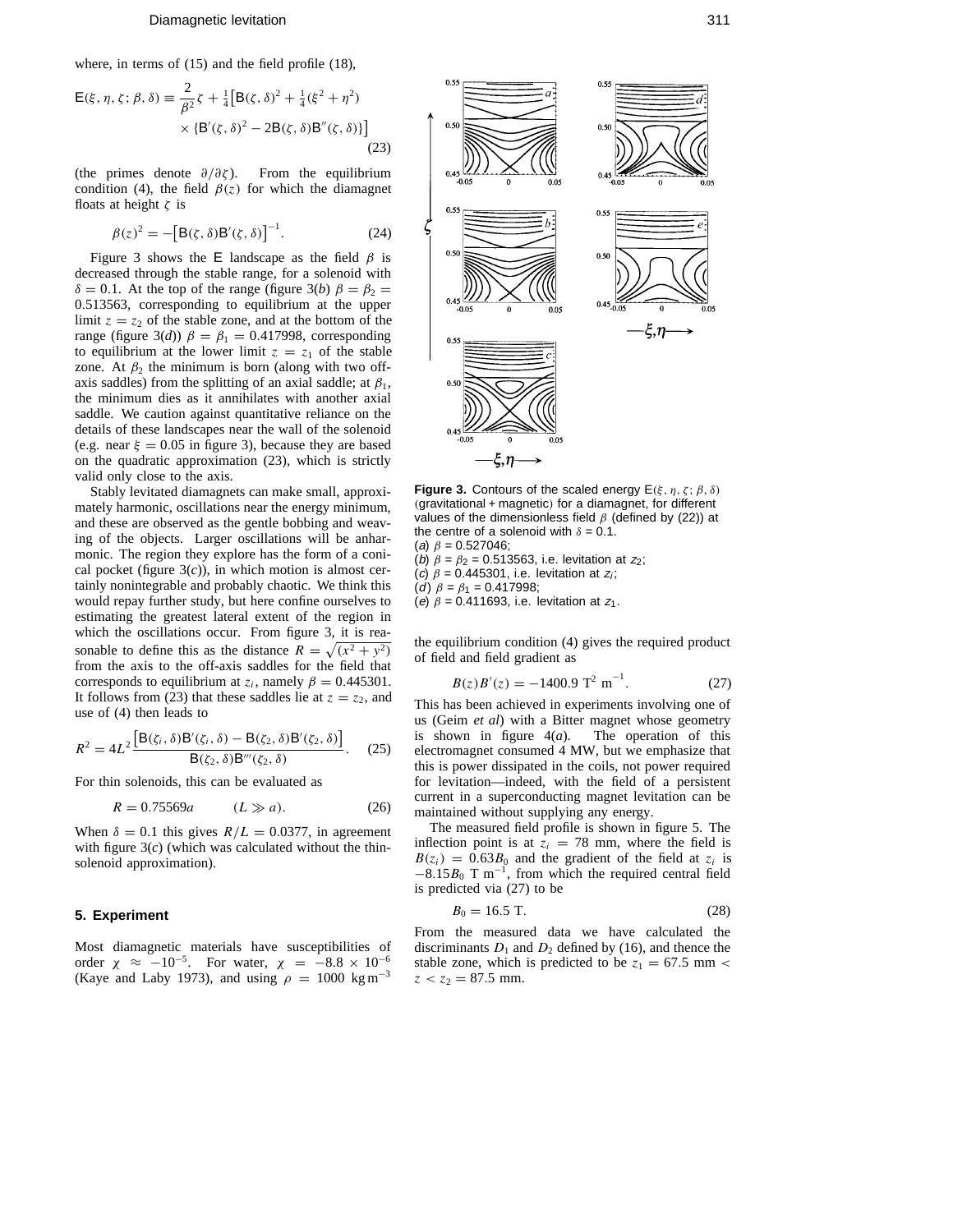

**Figure 4(a).** Geometry of coils in Bitter magnet used for levitating diamagnetic objects. The currents in the two coils were equal. The region of stable levitation is near the top of coil 1, and marked with a dot.



**Figure 4(b).** Frog levitated in the stable region.

A variety of diamagnetic objects was inserted into the magnet, and the current through the coils adjusted until stable levitation occurred (figure 4(*b*)). The corresponding fields  $B_0$  were all close to the calculated 16 T, and the objects always floated near the top of the inner coil, as predicted. Careful observation of a (3 mm diameter) plastic sphere showed that it could be held stably in the range  $(69 \pm 1)$  mm $< z < (86 \pm 1)$  mm, in very good agreement with theory.

The induced dipole  $m$  (equation (1)) responsible for the levitation of a diamagnet can be regarded as



**Figure 5.** Profile of field on axis of Bitter magnet in figure 4, measured at intervals of 10 mm, showing the stable zone near the top of coil 1.

equivalent to a current  $I = |m|/A$  circulating in a loop of area *A* embracing it. For an object of radius 10 mm, such as the very young frog that was levitated (figure  $4(b)$ ), this current is about 1.5 A (corresponding to a field  $B \approx 10^{-5} B_0 \approx 1.5$  Gauss induced inside the frog). Of course this represents the summation of microscopic currents localized in atoms, not the bulk transport of charge, so the living creatures were not electrocuted. Indeed, they emerged from their ordeal in the solenoid without suffering any noticeable biological effects—see also Schenck (1992) and Kanal (1996).

As we showed earlier, it is impossible to levitate paramagnets stably. Balance of forces can however be achieved, and from (4) with the sign reversed it is clear that this occurs for  $z < 0$ , and close to the centre of the solenoid—rather than near the bottom—because *χ*paramagnetic ≈ 10<sup>−</sup><sup>3</sup> ≈ 100*χ*diamagnetic; this position is vertically stable but laterally unstable. Nevertheless, some paramagnetic objects (Al, several types of brass, stainless steel, paramagnetic salts with Mn and Cu) were suspended in this way, but not levitated: they were held against the side wall of the inner coil. On a few occasions, paramagnets floated without apparent contact, but were found to be buoyed up by a rising current of paramagnetic air; when this was inhibited, for example by covering the ends of the solenoid with gauze, the objects slipped sideways and were again held against the wall.

### **6. Discussion**

Our treatment of diamagnetic levitation has neglected at least three small effects that could have interesting consequences. The first arises from the shapedependence of the induced magnetic moment. For living organisms (e.g. frogs) trapped in the energy minimum this could be exploited to provide an escape mechanism. If the frog is initially in equilibrium, there are no forces